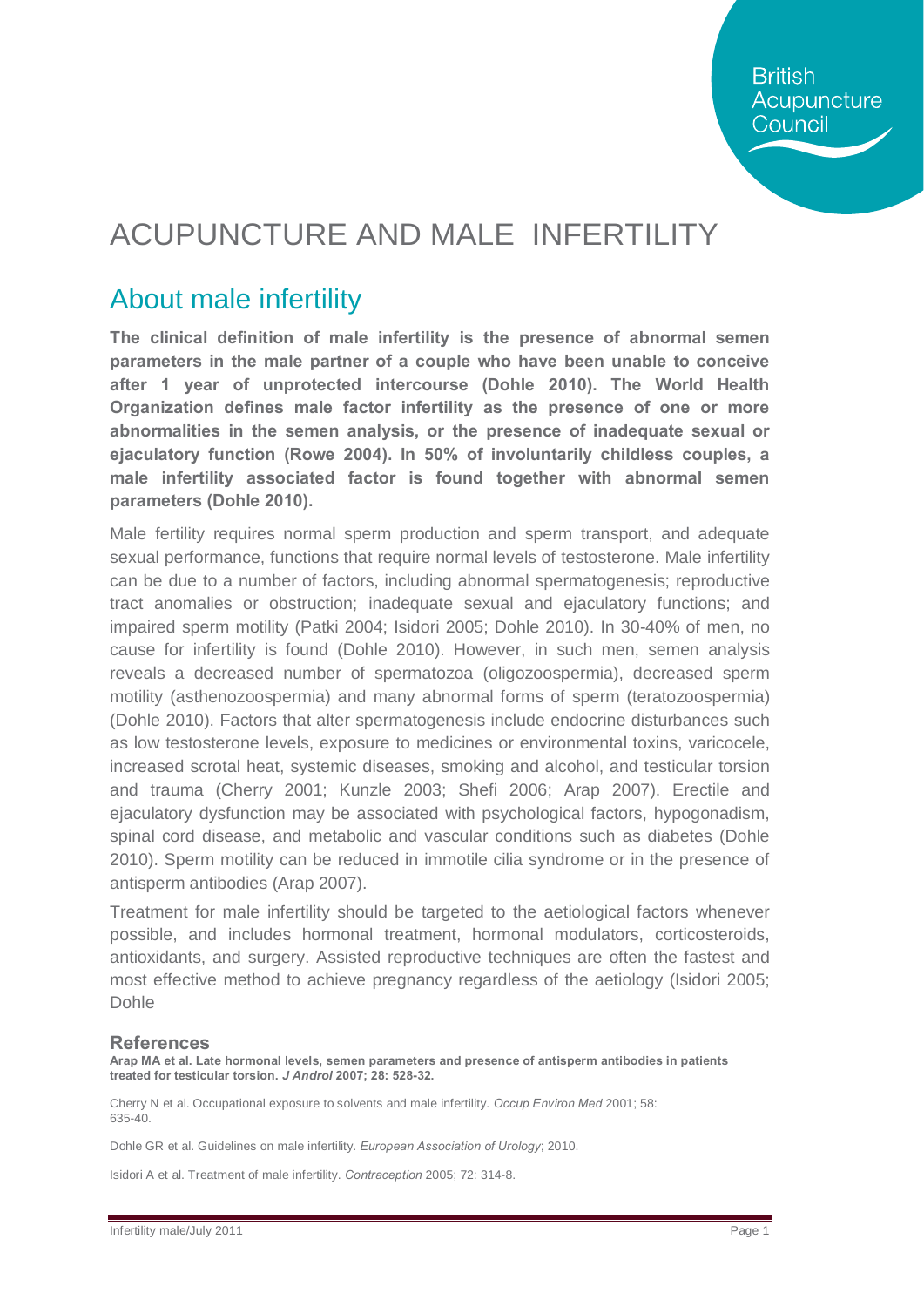Kunzle R et al. Semen quality of male smokers and nonsmokers in infertile couples. *Fertil Steril* 2003; 79: 287-91.

Patki P et al. Effects of spinal cord injury on semen parameters. J *Spinal Cord Med* 2008; 31: 27-32.

Rowe PJ et al. WHO manual for the standardized investigation and diagnosis of the infertile male. Cambridge, UK: Cambridge University Press; 2004.

Shefi S, Turek PJ. Definition and current evaluation of subfertile men. *Int Braz J Urol* 2006; 32:385- 97.

#### How acupuncture can help

Some clinical trials suggest that acupuncture improves sperm motility (Dieterle 2009), increases sperm count (Siterman 2009, Siterman 2001), improves sperm quality (Pei 2005; Gurfinkel 2003) and has a beneficial effect on psychogenic erectile dysfunction (Engelhardt 2003) (see Table overleaf). The research results are promising but still at a preliminary stage in terms of numbers and quality of studies.

Acupuncture may help in the treatment of male infertility (Stener-Victorin 2010), by:

- · lowering scrotal temperature (Siterman 2009);
- enhancing local microcirculation, by increasing the diameter and blood flow velocity of peripheral arterioles (Komori 2009);
- · reducing inflammation, by promoting release of vascular and immunomodulatory factors (Zijlstra 2003)
- · by improving sperm maturation in the epididymis, increasing testosterone levels, and reducing liquid peroxidation of sperm (Crimmel 2001)

#### About traditional acupuncture

Acupuncture is a tried and tested system of traditional medicine, which has been used in China and other eastern cultures for thousands of years to restore, promote and maintain good health. Its benefits are now widely acknowledged all over the world, and in the past decade traditional acupuncture has begun to feature more prominently in mainstream healthcare in the UK. In conjunction with needling, the practitioner may use techniques such as moxibustion, cupping, massage or electro-acupuncture. They may also suggest dietary or lifestyle changes.

Traditional acupuncture takes a holistic approach to health and regards illness as a sign that the body is out of balance. The exact pattern and degree of imbalance is unique to each individual. The traditional acupuncturistos skill lies in identifying the precise nature of the underlying disharmony and selecting the most effective treatment. The choice of acupuncture points will be specific to each patiento needs. Traditional acupuncture can also be used as a preventive measure to strengthen the constitution and promote general wellbeing.

An increasing weight of evidence from Western scientific research (see overleaf) is demonstrating the effectiveness of acupuncture for treating a wide variety of conditions. From a biomedical viewpoint, acupuncture is believed to stimulate the nervous system, influencing the production of the body oper numerication substances - hormones and neurotransmitters. The resulting biochemical changes activate the body's selfregulating homeostatic systems, stimulating its natural healing abilities and promoting physical and emotional wellbeing.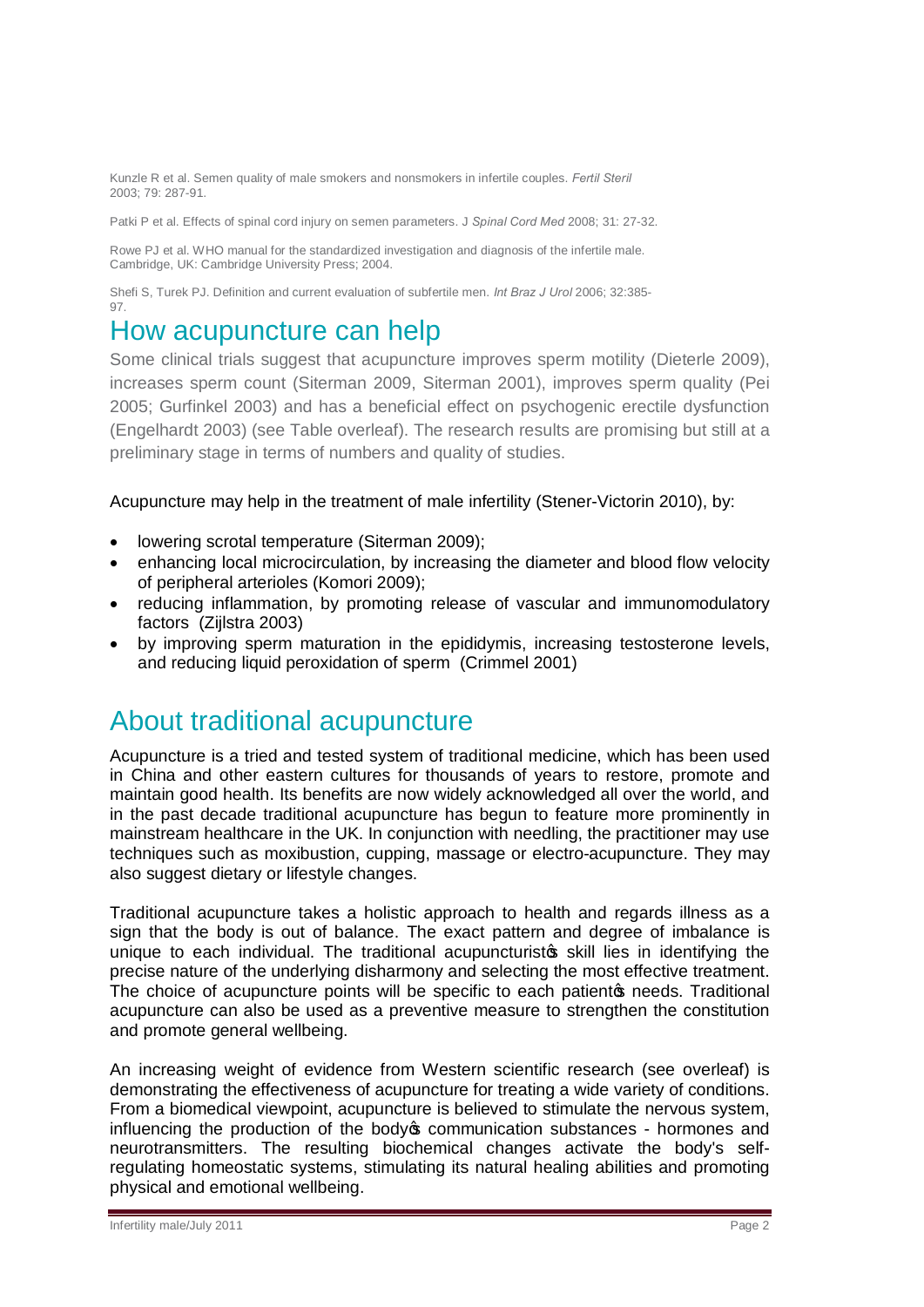### About the British Acupuncture Council

With over 3000 members, the British Acupuncture Council (BAcC) is the UK® largest professional body for traditional acupuncturists. Membership of the BAcC guarantees excellence in training, safe practice and professional conduct. To find a qualified traditional acupuncturist, contact the BAcC on 020 8735 0400 or visit [www.acupuncture.org.uk](http://www.acupuncture.org.uk/)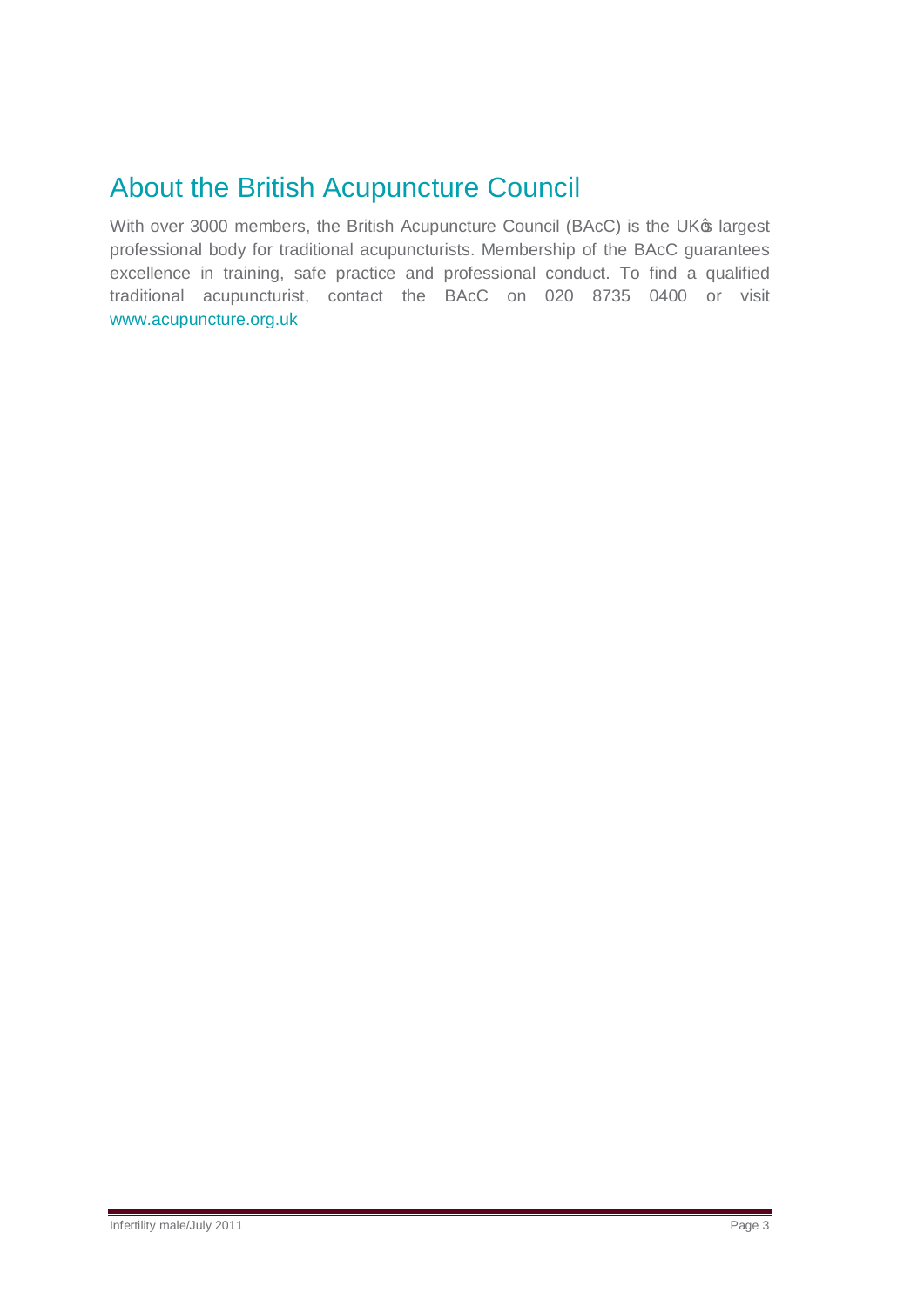# ACUPUNCTURE AND MALE INFERTILITY

### The evidence

| <b>Research</b>                                                                                                                                                                                                      | <b>Conclusion</b>                                                                                                                                                                                                                                                                                                                                                                                                                                                                                                                                                                                                                                                                                                                                                                                                                                                                                                                                                                                                                                                                                                                                                                                                                                                                                                                                                                                                                                          |
|----------------------------------------------------------------------------------------------------------------------------------------------------------------------------------------------------------------------|------------------------------------------------------------------------------------------------------------------------------------------------------------------------------------------------------------------------------------------------------------------------------------------------------------------------------------------------------------------------------------------------------------------------------------------------------------------------------------------------------------------------------------------------------------------------------------------------------------------------------------------------------------------------------------------------------------------------------------------------------------------------------------------------------------------------------------------------------------------------------------------------------------------------------------------------------------------------------------------------------------------------------------------------------------------------------------------------------------------------------------------------------------------------------------------------------------------------------------------------------------------------------------------------------------------------------------------------------------------------------------------------------------------------------------------------------------|
| <b>Clinical Trials</b>                                                                                                                                                                                               |                                                                                                                                                                                                                                                                                                                                                                                                                                                                                                                                                                                                                                                                                                                                                                                                                                                                                                                                                                                                                                                                                                                                                                                                                                                                                                                                                                                                                                                            |
| Dieterle S et al. A prospective<br>randomized placebo-controlled study<br>of the effect of acupuncture in infertile<br>patients with severe<br>oligoasthenozoospermia. Fertility and<br>Sterility 2009; 92: 1340-3.  | A randomised single-blind placebo-controlled trial including 57<br>infertile men with severe oligoasthenozoospermia, which<br>compared traditional Chinese medicine (TCM) acupuncture with<br>placebo acupuncture. The TCM acupuncture group had a<br>significantly higher percentage of motile sperm (World Health<br>Organization categories A-C) than the placebo acupuncture group.<br>but TCM acupuncture had no effect on sperm concentration.                                                                                                                                                                                                                                                                                                                                                                                                                                                                                                                                                                                                                                                                                                                                                                                                                                                                                                                                                                                                       |
| Siterman S et al. Success of<br>acupuncture treatment in patients<br>with initially low sperm output is<br>associated with a decrease in scrotal<br>skin temperature. Asian Journal of<br>Andrology 2009; 11: 200-8. | A study that assessed the effects of acupuncture treatment on<br>sperm output in patients with low sperm density associated with a<br>high scrotal temperature. A total of 39 men were given<br>acupuncture for a low sperm output. Based on 18 men with normal<br>fertility (the control group), threshold scrotal skin temperature was<br>set at 30.5°C, and temperatures above this were considered to be<br>high. Accordingly, 34 of the 39 participants in the experimental<br>group initially had high scrotal skin temperature; the other five had<br>normal values. Scrotal skin temperature and sperm concentration<br>were measured before and after acupuncture treatment. Following<br>treatment, 17 of the 34 patients with hyperthermia, all of whom had<br>genital tract inflammation, had normal scrotal skin temperature; in<br>15 of these 17 patients, sperm count increased. In the remaining<br>17 men with scrotal hyperthermia, neither scrotal skin temperature<br>nor sperm concentration was affected by the treatment; however,<br>90% had high gonadotrophins or mixed aetiological factors. The<br>five patients with initially normal scrotal temperatures were not<br>affected by the acupuncture treatment. The researchers concluded<br>that low sperm count in patients with inflammation of the genital<br>tract seems to be associated with scrotal hyperthermia, which can<br>be reversed with acupuncture treatment. |
| Pei J et al. Quantitative evaluation of<br>spermatozoa ultrastructure after<br>acupuncture treatment for idiopathic<br>male infertility. Fertility and Sterility<br>2005; 84: 141-7.                                 | A randomised controlled trial that evaluated the ultramorphologic<br>sperm features of idiopathic infertile men after acupuncture<br>therapy. A total of 40 men with idiopathic oligozoospermia,<br>asthenozoospermia, or teratozoospermia took part. Twenty eight of<br>the patients received acupuncture twice a week over a period of 5<br>weeks. The samples from the treatment group were randomised<br>with semen samples from the 12 men in the untreated control<br>group and evaluated by transmission electron microscopy. The<br>data showed a significant increase after acupuncture in the<br>percentage and number of sperm without ultrastructural defects.<br>However, specific sperm pathologies in the form of apoptosis,<br>immaturity, and necrosis showed no statistically significant<br>changes between the control and treatment groups before and<br>after treatment. The researchers concluded that idiopathic male<br>infertility could benefit from acupuncture treatment, and result in a<br>general improvement of sperm quality, specifically in the<br>ultrastructural integrity of spermatozoa.                                                                                                                                                                                                                                                                                                                           |
| Gurfinkel E et al. Effects of                                                                                                                                                                                        | A randomised controlled treatment that evaluated the effect of                                                                                                                                                                                                                                                                                                                                                                                                                                                                                                                                                                                                                                                                                                                                                                                                                                                                                                                                                                                                                                                                                                                                                                                                                                                                                                                                                                                             |
| Infertility male/July 2011                                                                                                                                                                                           | Page 4                                                                                                                                                                                                                                                                                                                                                                                                                                                                                                                                                                                                                                                                                                                                                                                                                                                                                                                                                                                                                                                                                                                                                                                                                                                                                                                                                                                                                                                     |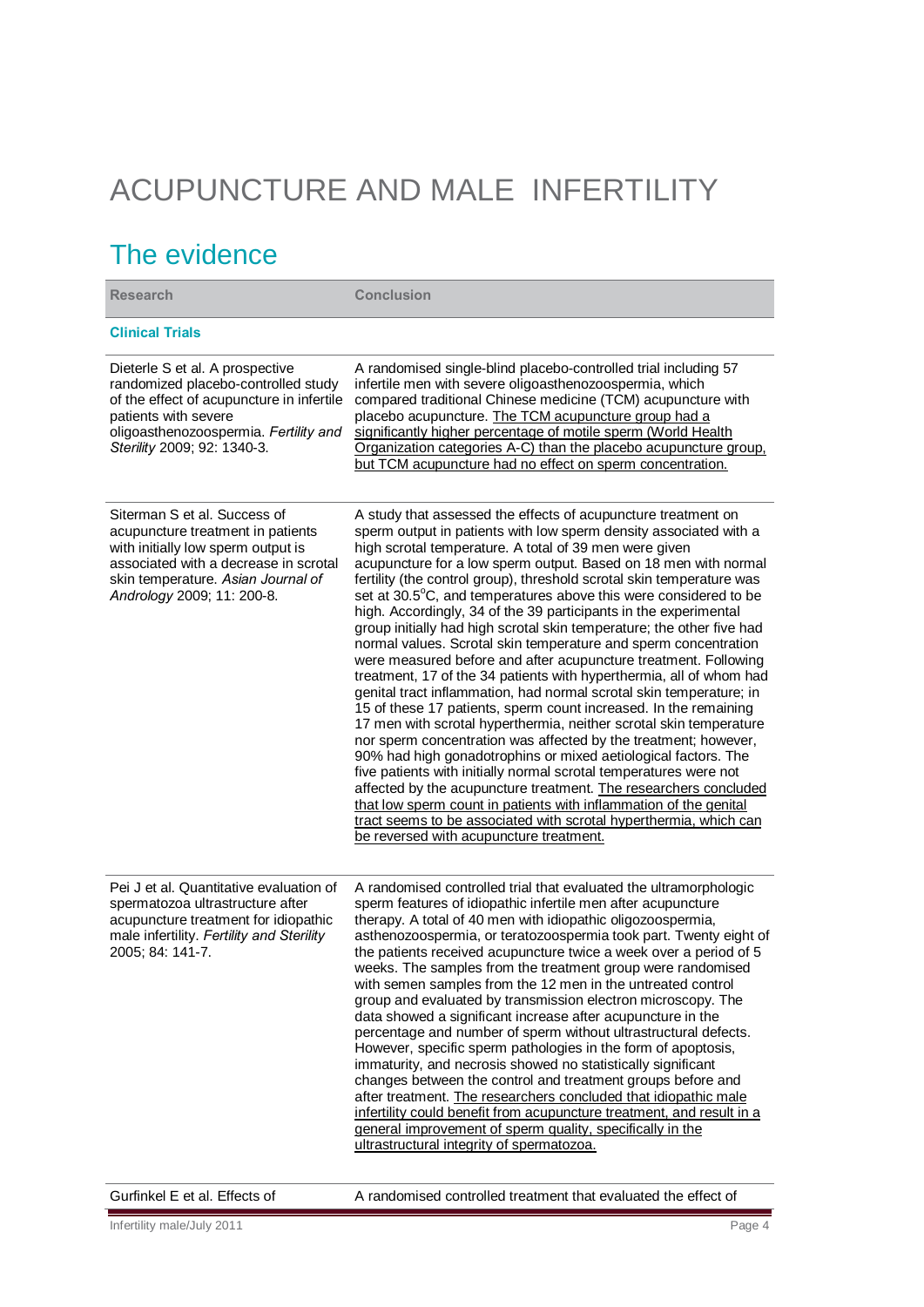| acupuncture and moxa treatment in<br>patients with semen abnormalities.<br>Asian Journal of Andrology 2003; 5:<br>345-8.                                                                                                                   | acupuncture and moxa treatment on the semen quality in 19 men<br>with semen abnormalities, such as low concentration, abnormal<br>morphology and/or progressive reduced motility without apparent<br>cause. Patients were either given acupuncture and moxa or sham<br>acupuncture for 10 weeks. Semen analyses were performed<br>before and after the treatment course. The patients given<br>acupuncture had a significant increase in the percentage of<br>normally-formed sperm compared to the sham group.                                                                                                                                                                                                                                                                                                                                                                                                                                                                                                                                                                                                                                                                                                                                                                                                                                                                                                                                                                                              |
|--------------------------------------------------------------------------------------------------------------------------------------------------------------------------------------------------------------------------------------------|--------------------------------------------------------------------------------------------------------------------------------------------------------------------------------------------------------------------------------------------------------------------------------------------------------------------------------------------------------------------------------------------------------------------------------------------------------------------------------------------------------------------------------------------------------------------------------------------------------------------------------------------------------------------------------------------------------------------------------------------------------------------------------------------------------------------------------------------------------------------------------------------------------------------------------------------------------------------------------------------------------------------------------------------------------------------------------------------------------------------------------------------------------------------------------------------------------------------------------------------------------------------------------------------------------------------------------------------------------------------------------------------------------------------------------------------------------------------------------------------------------------|
| Engelhardt PF et al. Acupuncture in<br>the treatment of psychogenic erectile<br>dysfunction: first results of a<br>prospective randomized placebo-<br>controlled study. International Journal<br>of Impotence Research 2003; 15:<br>343-6. | A randomised controlled pilot study that investigated the effect of<br>acupuncture in patients with psychogenic erectile dysfunction. 22<br>patients were treated either with acupuncture specific for erectile<br>dysfunction (treatment group) or specific for headache (placebo<br>group). Non-responders of the placebo group were crossed over to<br>the treatment group. Prior to acupuncture, serum sexual hormone<br>levels, erectile function score (IIEF), nocturnal penile tumescence<br>testing for 3 nights (Rigiscan) and the erectile response to 50 mg<br>sildenafil were evaluated. Twenty patients completed the study,<br>including 10 after crossover. A satisfactory response was achieved<br>in 68.4% of the treatment group and 9% of the placebo group<br>(P=0.0017). Another 21.05% of patients had improved erections<br>with sufficient rigidity under simultaneous treatment with 50 gm<br>sildenafil. The researchers concluded their results showed that<br>acupuncture can be an effective treatment option in more than two-<br>thirds of patients with psychogenic erectile dysfunction.                                                                                                                                                                                                                                                                                                                                                                                    |
| Siterman S et al. Does acupuncture<br>treatment affect sperm density in<br>males with very low sperm count? A<br>pilot study. Andrologia 200l 32: 31-9.                                                                                    | A pilot study to assess the effect of acupuncture in 20 men with a<br>history of<br>Azoospermia. Light microscope (LM) and scanning electron<br>microscope (SEM) were used to examine semen before and 1<br>month after acupuncture treatment. The study group originally<br>contained three severely oligoteratoasthenozoospermic, two<br>pseudoazoospermic and 15 azoospermic patients. The control<br>group was comprised of 20 untreated males who underwent two<br>semen examinations within a period of 2-4 months and had initial<br>andrological profiles similar to those of the experimental group. No<br>changes in any of the parameters examined were observed in the<br>control group. A definite increase in sperm count was detected in<br>the ejaculates of 10 (67%) of the 15 azoospermic patients, 7 of<br>whom exhibited post-treatment spermatozoa that were detected<br>even by LM. The sperm production of these seven males<br>increased significantly, from 0 to an average of 1.5 $\times$ 10 $^{6}$<br>spermatozoa per ejaculate (pm0.01). Males with genital tract<br>inflammation exhibited the most remarkable improvement in sperm<br>density (on average from $0.3 \times 10^6$ spermatozoa per ejaculate to<br>3.3 x 10 <sup>6</sup> spermatozoa per ejaculate; pm0.02). The researchers<br>concluded that acupuncture may be a useful, nontraumatic<br>treatment for males with very poor sperm density, especially those<br>with a history of genital tract inflammation. |
| <b>Case studies</b>                                                                                                                                                                                                                        |                                                                                                                                                                                                                                                                                                                                                                                                                                                                                                                                                                                                                                                                                                                                                                                                                                                                                                                                                                                                                                                                                                                                                                                                                                                                                                                                                                                                                                                                                                              |
| Claici D. Acupuncture for the<br>treatment of cryptozoospermia.<br>Medical Acupuncture 2008; 20: 277-<br>9.                                                                                                                                | A case history of a 35-year-old man with cryptozoospermia treated<br>with acupuncture. The patient presented saying that his wife had<br>been unable to conceive for several years. Clinical examination<br>excluded varicocele, but in an ejaculate volume of 2.7 mL, the total<br>sperm count was 0.54 million (normal count: >40 million), and<br>sperm density was 0.2 million/mL (normal count: >20 million). He                                                                                                                                                                                                                                                                                                                                                                                                                                                                                                                                                                                                                                                                                                                                                                                                                                                                                                                                                                                                                                                                                        |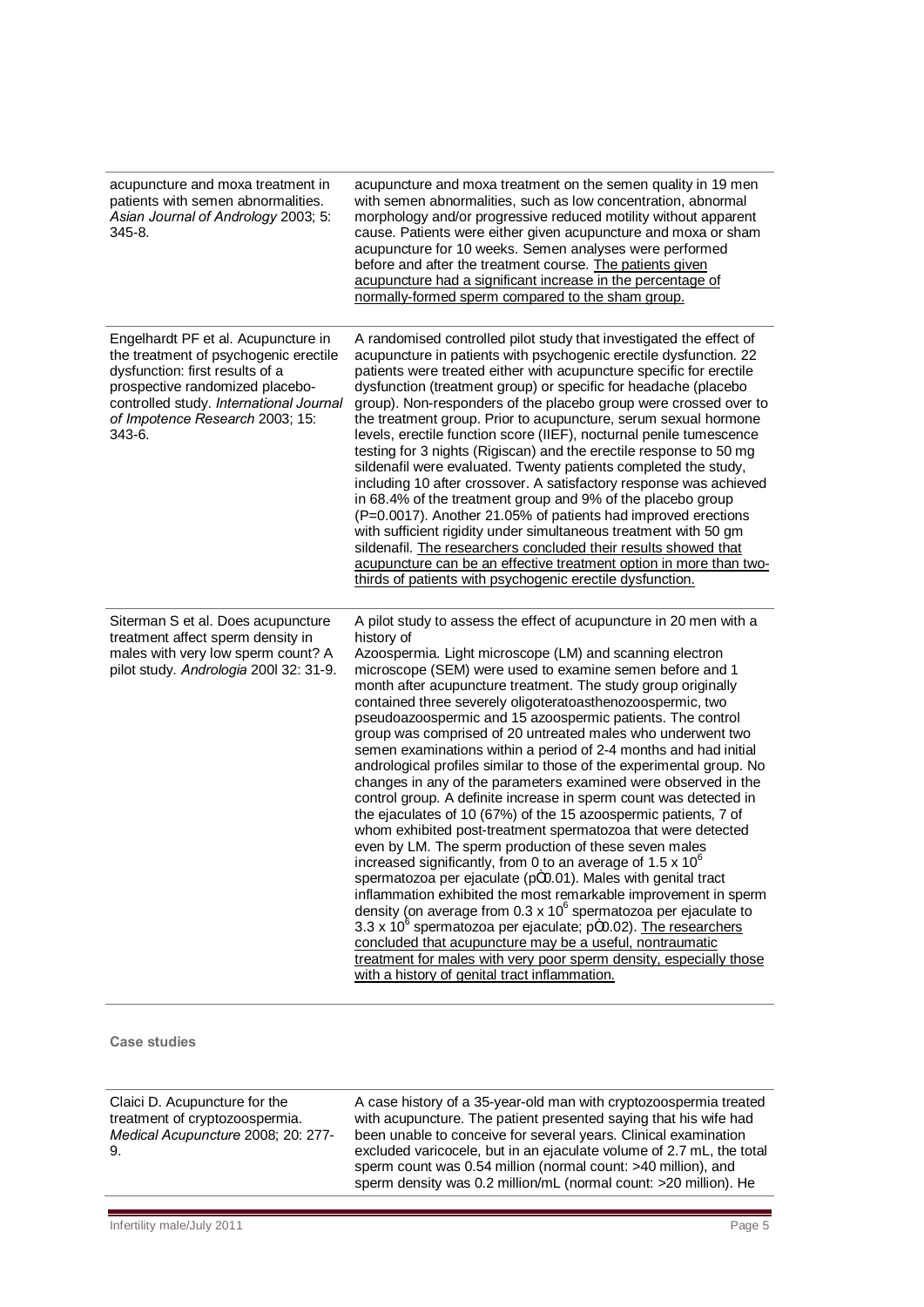was given 10 acupuncture treatments at an interval of 2-3 days. After this, the total sperm count/ejaculate was 46.5 million and sperm density was 18.6 million sperm/mL, a 90-fold increase. The researcher concluded that acupuncture successfully treated this patient with long-standing infertility caused by cryptozoospermia.

| Pang Pao-zhen and Zhao Huan-y.<br>[The Acupuncture Treatment of 128<br>Cases of Oligospermia Sterility]. Hei<br>Long Jiang Zhong Yi Yao<br>(Heilongjiang Chinese Medicine &<br>Medicinals) 2004; 1: 42. | A case series including 108 men who had failed to impregnate<br>their wives after at least 2 years. The wives were not infertile. All<br>the men had a sperm count of less than 60 x 106/mL. Sperm<br>motility and morphology, and seminal fluid liquifaction were normal.<br>Six to 7 days before collecting the sperm, the men were told not to<br>have sex, not to masturbate, not to drink alcohol, or smoke<br>tobacco. Exclusion criteria included congenital defects, sperm cord<br>blockage, testicular atrophy, spermatocele, retroflow ejaculation,<br>inability to ejaculate, or abnormal sexual activity. All the men were<br>between 21-38 years old, with the majority 24-30. Four treatment<br>courses (one session every day for 25 days) were given, with a 7<br>day rest between successive courses. Cure was defined as the<br>wife conceiving. Some effect meant that the sperm count was 10 x<br>106/mL or higher. No marked improvement in the sperm count was<br>classified as no effect. Based on these criteria, 42 men were<br>considered cured, 76 cases got some effect, and 10 cases got no<br>effect. The researchers concluded that the total effectiveness rate<br>was 92%. |
|---------------------------------------------------------------------------------------------------------------------------------------------------------------------------------------------------------|-------------------------------------------------------------------------------------------------------------------------------------------------------------------------------------------------------------------------------------------------------------------------------------------------------------------------------------------------------------------------------------------------------------------------------------------------------------------------------------------------------------------------------------------------------------------------------------------------------------------------------------------------------------------------------------------------------------------------------------------------------------------------------------------------------------------------------------------------------------------------------------------------------------------------------------------------------------------------------------------------------------------------------------------------------------------------------------------------------------------------------------------------------------------------------------------------------------|
| <b>Research on mechanisms for</b><br>acupuncture in general                                                                                                                                             |                                                                                                                                                                                                                                                                                                                                                                                                                                                                                                                                                                                                                                                                                                                                                                                                                                                                                                                                                                                                                                                                                                                                                                                                             |
| Stener-Victorin E, Wu X. Effects and<br>mechanisms of acupuncture in the<br>reproductive system. Auton Neurosci<br>2010 Mar 27. [Epub ahead of print]                                                   | Experimental studies show that acupuncture has substantial<br>effects on reproductive function. Clinical and experimental<br>evidence demonstrates that acupuncture modulates endogenous<br>regulatory systems, including the sympathetic nervous system, the<br>endocrine system, and the neuroendocrine system                                                                                                                                                                                                                                                                                                                                                                                                                                                                                                                                                                                                                                                                                                                                                                                                                                                                                            |
| Komori M et al. Microcirculatory<br>responses to acupuncture stimulation<br>and phototherapy. Anesth Analg<br>2009; 108: 635-40.                                                                        | An experimental study on rabbits, in which acupuncture<br>stimulation was directly observed to increase diameter and blood<br>flow velocity of peripheral arterioles, enhancing local<br>microcirculation.                                                                                                                                                                                                                                                                                                                                                                                                                                                                                                                                                                                                                                                                                                                                                                                                                                                                                                                                                                                                  |
| Zijlstra FJ et al. Anti-inflammatory<br>actions of acupuncture. Mediators<br>Inflamm 2003;12: 59-69.                                                                                                    | A review that suggests a hypothesis for the anti-inflammatory<br>action of acupuncture. Insertion of acupuncture needle initially<br>stimulates production of beta-endorphins, calcitonin gene-related<br>peptide (CGRP) and substance P, leading to further stimulation of<br>cytokines and nitric oxide (NO). While high levels of CGRP have<br>been shown to be pro-inflammatory, CGRP in low concentrations<br>exerts potent anti-inflammatory actions. Therefore, a frequently<br>applied 'low-dose' treatment of acupuncture could provoke a<br>sustained release of CGRP with anti-inflammatory activity, without<br>stimulation of pro-inflammatory cells.                                                                                                                                                                                                                                                                                                                                                                                                                                                                                                                                          |
| Crimmel AS et al. Withered Yang: a<br>review of traditional Chinese medical<br>treatment of male infertility and<br>erectile dysfunction. J Androl 2001;<br>22: 173-82.                                 | A review discussing the clinical evidence that suggests<br>acupuncture has a regulatory effect on circulatory, endocrine, and<br>nervous systems, which may be beneficial in the treatment of male<br>infertility by improving sperm maturation in the epididymis,<br>increasing testosterone levels, and reducing liquid peroxidation of<br>sperm. It also discusses early studies of acupuncture in the<br>treatment of male infertility.                                                                                                                                                                                                                                                                                                                                                                                                                                                                                                                                                                                                                                                                                                                                                                 |